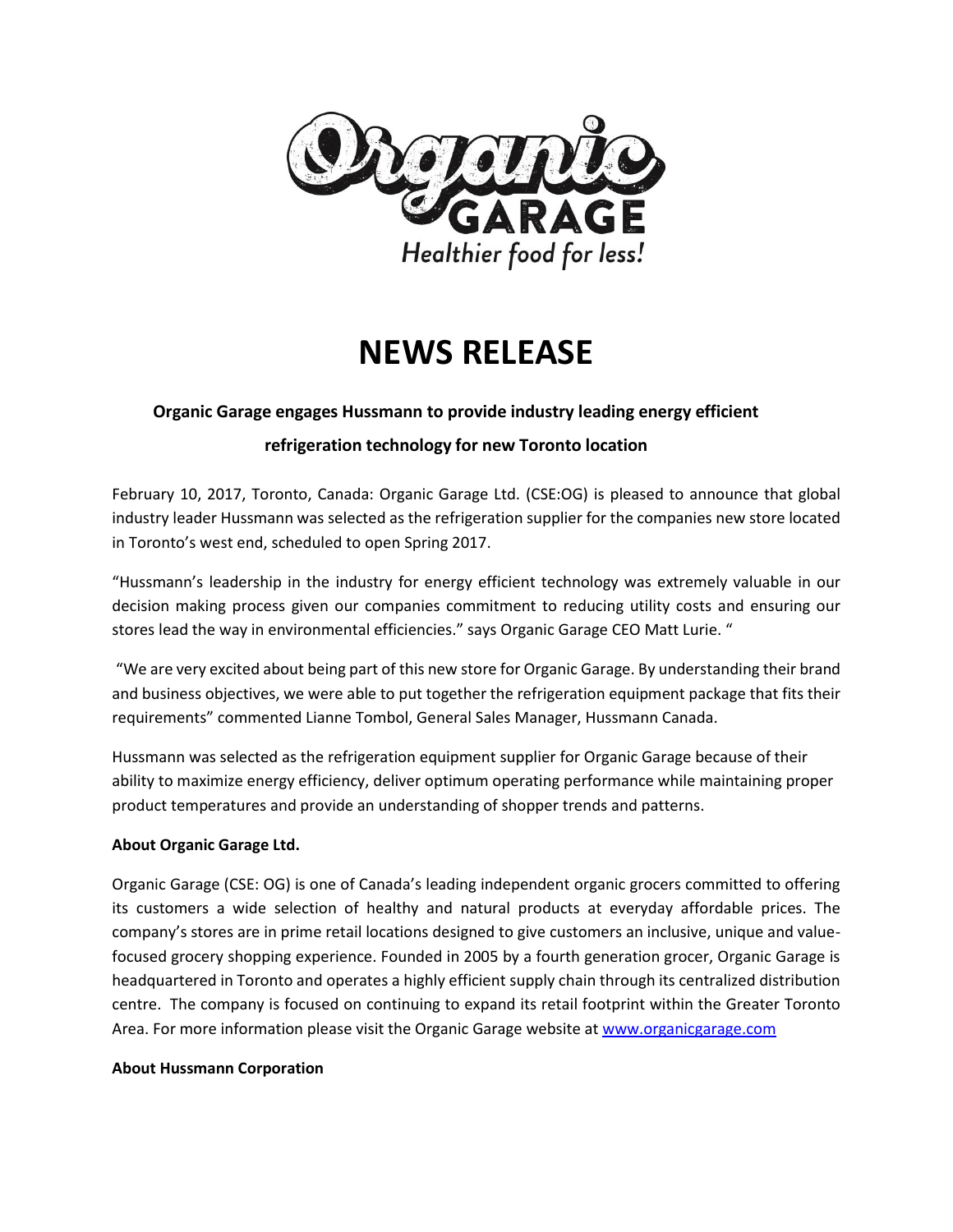Hussmann Corporation is an innovation and technology leader providing products and services that enable excellence in the food retail industry. Grounded in a history of industry-changing, innovative refrigerated merchandisers and refrigeration systems, today we provide a broad array of solutions for merchandising / shopper engagement, refrigeration, asset optimization, and supply chain management that address the critical needs of food retailers to increase sales, reduce costs, and increase shopper loyalty. We collaborate with customers across a variety of food retail segments including supermarkets, convenience stores, drug stores and dollar stores as we work towards our vision to positively impact the lives of consumers by transforming the future of food retailing. For more information about Hussmann, please visit [www.hussmann.com.](http://www.hussmann.com/)

For further information please contact:

Evan Clifford, Director T: (416) 201-9390 E: [investor\\_relations@organicgarage.com](mailto:investor_relations@organicgarage.com) W: [www.organicgarage.com](http://www.organicgarage.com/)

# **THE CANADIAN SECURITIES EXCHANGE HAS NOT REVIEWED AND DOES NOT ACCEPT RESPONSIBILITY FOR THE ADEQUACY OR ACCURACY OF THE CONTENT OF THIS NEWS RELEASE.**

#### **Cautionary Note Regarding Forward-looking Statements**

This news release contains certain forward-looking statements and forward-looking information (collectively referred to herein as "**forward-looking statements**") within the meaning of applicable Canadian securities laws. All statements other than statements of present or historical fact are forwardlooking statements. Forward-looking statements are often, but not always, identified by the use of words such as "anticipate", "achieve", "could", "believe", "plan", "intend", "objective", "continuous", "ongoing", "estimate", "outlook", "expect", "may", "will", "project", "should" or similar words, including negatives thereof, suggesting future outcomes.

Forward-looking statements are subject to both known and unknown risks, uncertainties and other factors, many of which are beyond the control of Organic Garage, that may cause the actual results, level of activity, performance or achievements of Organic Garage to be materially different from those expressed or implied by such forward-looking statements, including but not limited to: general business, economic, competitive, political and social uncertainties; negotiation uncertainties and other risks of the grocery industry. Although Organic Garage has attempted to identify important factors that could cause actual results to differ materially from those contained in forward-looking statements, there may be other factors that cause results not to be as anticipated, estimated or intended.

Forward-looking statements are not a guarantee of future performance and involve a number of risks and uncertainties, some of which are described herein. Such forward-looking statements necessarily involve known and unknown risks and uncertainties, which may cause Organic Garage's actual performance and results to differ materially from any projections of future performance or results expressed or implied by such forward-looking statements. Any forward-looking statements are made as of the date hereof and,